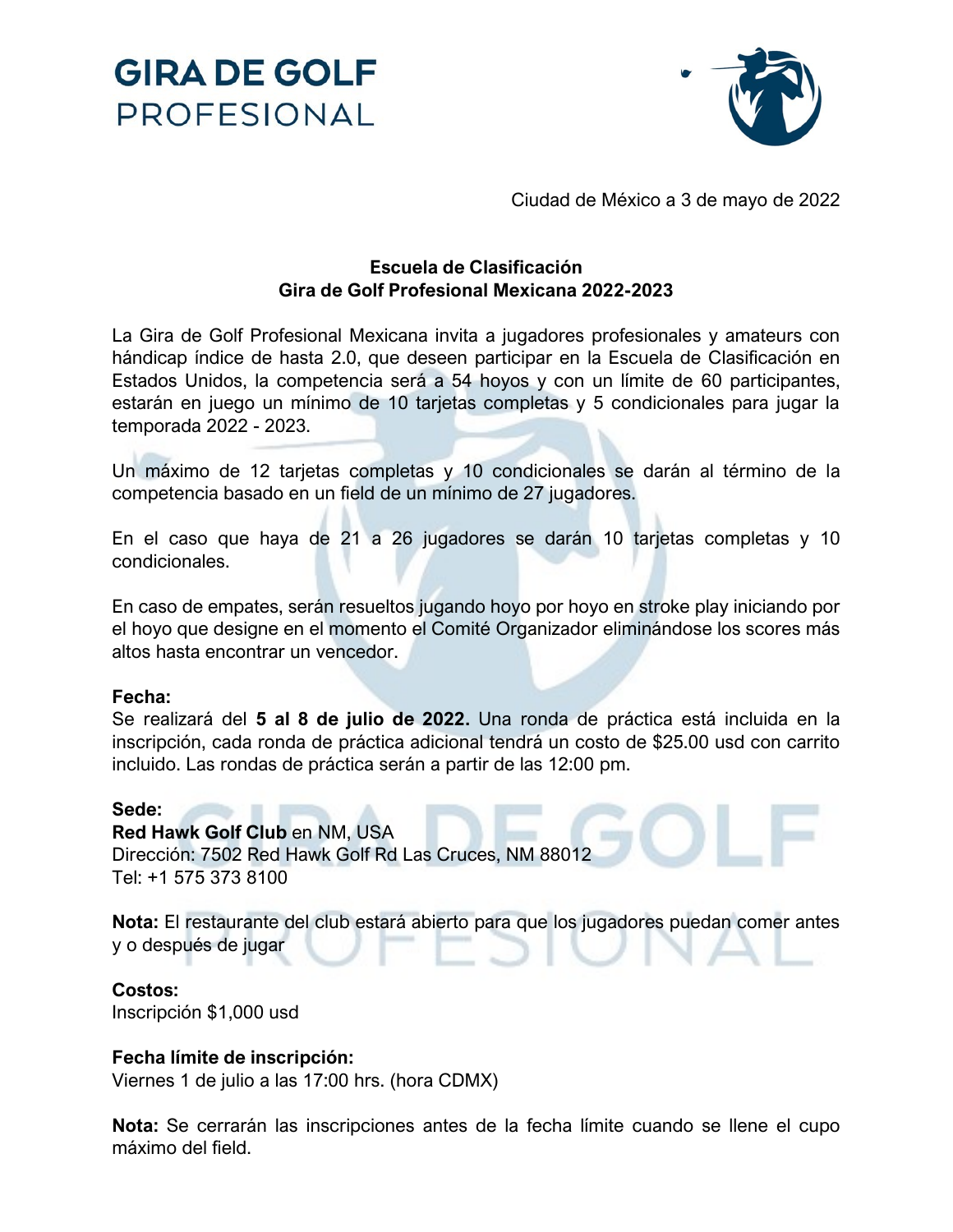



## **Proceso de inscripción:**

- 1. Pago de inscripción:
	- Por PayPal en<https://www.giramx.golf/>
- 2. Envío del comprobante de pago

El comprobante de pago deberá ser enviado al correo **anagiramexgolf@gmail.com**  junto con el nombre del jugador.

3. Envío de solicitud de inscripción

Junto con el comprobante de pago se deberá enviar la solicitud de ingreso que viene al final de la presente convocatoria, debidamente llenada al correo mencionado en el punto anterior.

4. Confirmación

Recibirás la confirmación de la inscripción.

En caso de que no se haya completado alguno de los requisitos de inscripción antes de la fecha límite, el jugador será rechazado.

## **Regla de una sola bola.**

Está en efecto el Modelo de Regla Local G-4.

## **Vestimenta.**

No se permite jugar con shorts, jeans (incluye bermudas de mezclilla), o camisas sin cuello y/o mangas. Se permite el uso de camisas de golf sin cuello tipo 'mock neck' pero con mangas. No se permite metal spikes.

## **Aparatos para medir distancias.**

"Rangefinders" son aceptados durante la competencia siempre y cuando no tengan la función de slope.

El comité Organizador se reserva el derecho de admisión a la Escuela de Calificación y de hacer los cambios necesarios a esta convocatoria para el mejor desarrollo del torneo.

Sin más por el momento quedamos a sus órdenes.

Atentamente. Comité Organizador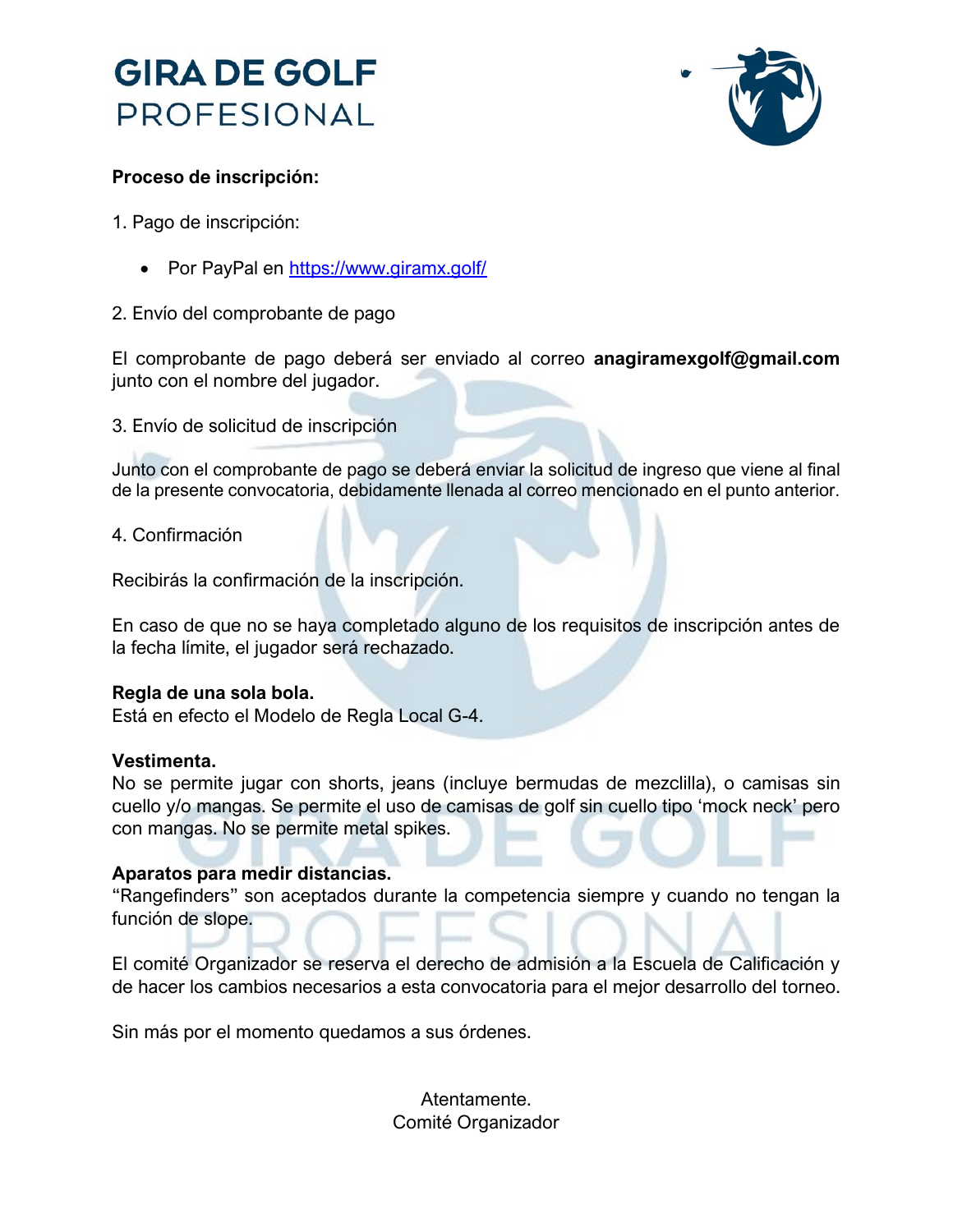



Mexico City. May 3, 2022

## **Qualifying School Mexican Professional Golf Tour 2022- 2023**

The Mexican Professional Golf Tour invites professional and amateur players with an index handicap of up to 2.0, who wish to participate in the Qualifying School in Mexico, the competition will be 54 holes with a limit of 60 participants, a minimum of 10 complete cards and 5 conditional cards will be at stake to play the 2022 - 2023 season.

A maximum of 12 full cards and 10 conditional will be given at the end of the competition based on a field of a minimum of 27 players.

In the event that there are 21 to 26 players, 10 complete cards and 10 conditional cards will be given.

In case of ties, they will be decided by playing hole by hole in stroke play starting with the hole designated by the Organizing Committee at the time, eliminating the highest scores until we have a winner .

## **Date:**

It will take place from July 5 to 8, 2022. One practice round is included in the Entry Fee, any additional practice round will have a charge of \$25.00 usd cart included. No practice rounds will be allowed before noon.

#### **Place:**

**Red Hawk Golf Club** en NM, USA Address: 7502 Red Hawk Golf Rd Las Cruces, NM 88012 Phone: +1 575 373 8100

**Note:** Club house restaurant will be open for players to grab food before or after their rounds.

#### **Costs:**

Registration \$1,000 usd

## **Registration deadline:**

Friday, July 1, 2022 at 5:00 p.m. (CDMX time)

**Note:** Registrations will be closed before the deadline when we reach the máximum of players allowed to play.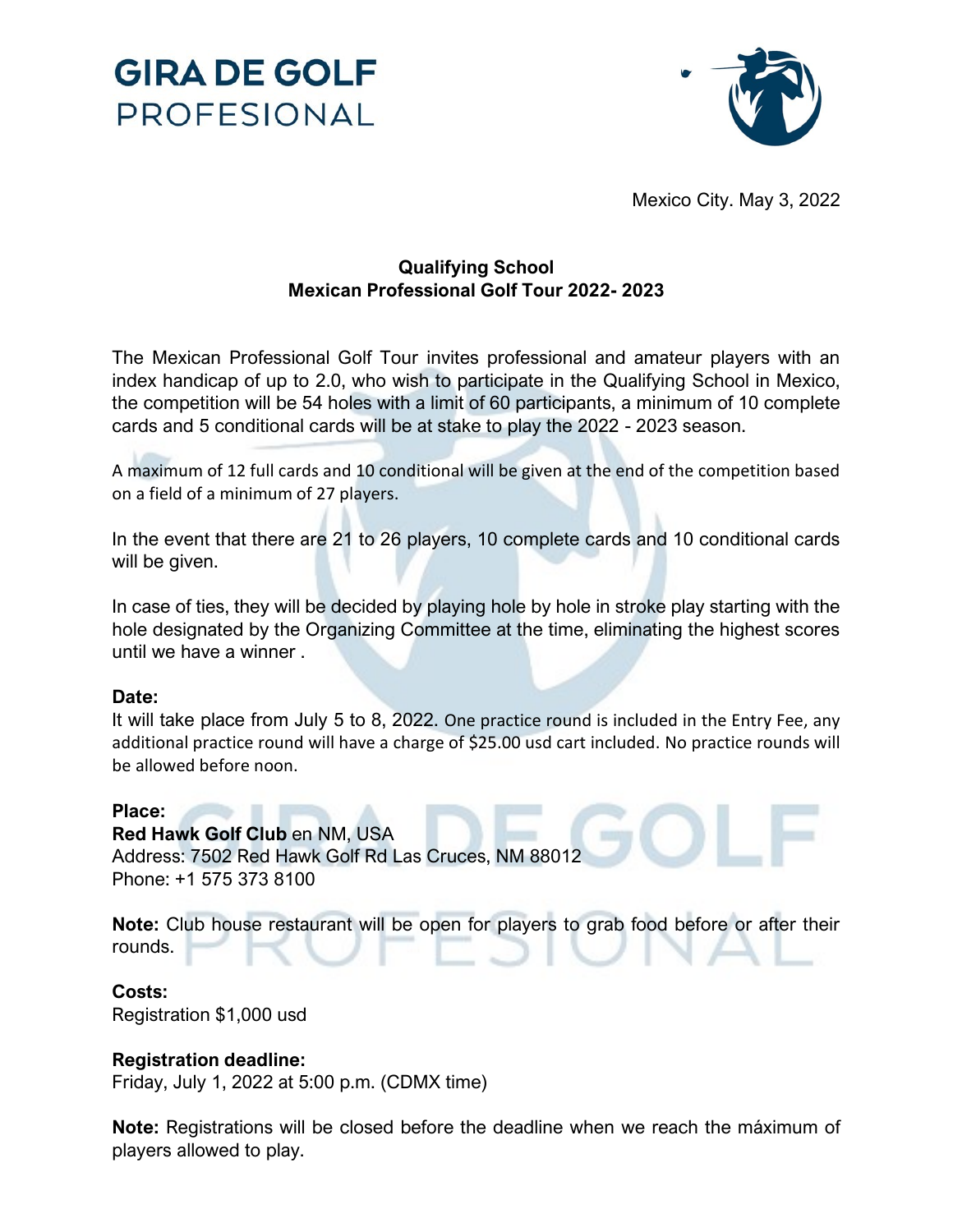# **GIRA DE GOLF** PROFESIONAL



## **Registration process:**

- 1. Registration payment: PayPal at http://mexprotour.plus.golf/
- 2. Sending proof of payment

The proof of payment must be sent to the email anagiramexgolf@gmail.com along with the name of the player.

3. Sent of Qualifying School Application

Along with proof of payment, the admission application that is delivered at the end of this call must be sent, duly completed, to the email mentioned in the previous point.

## 4. Confirmation

You will receive confirmation of registration.

In the event that any of the registration requirements have not been completed before the deadline, the player will be rejected.

## **One ball rule.**

Model Local Rule G-4 is in effect.

## **Attire.**

Playing in shorts, jeans (includes denim shorts), or shirts without collars and/or sleeves is not permitted. Golf shirts without a mock neck but with sleeves are permitted. Metal spikes are not allowed.

## **Measuring distance device.**

Rangefinders are accepted during the competition as long as they do not have slope function.

The Organizing Committee reserves the right of admission to the **Qualifying School** and to make the necessary changes to this announcement for the best development of the tournament.

> Sincerely. Organizing Committee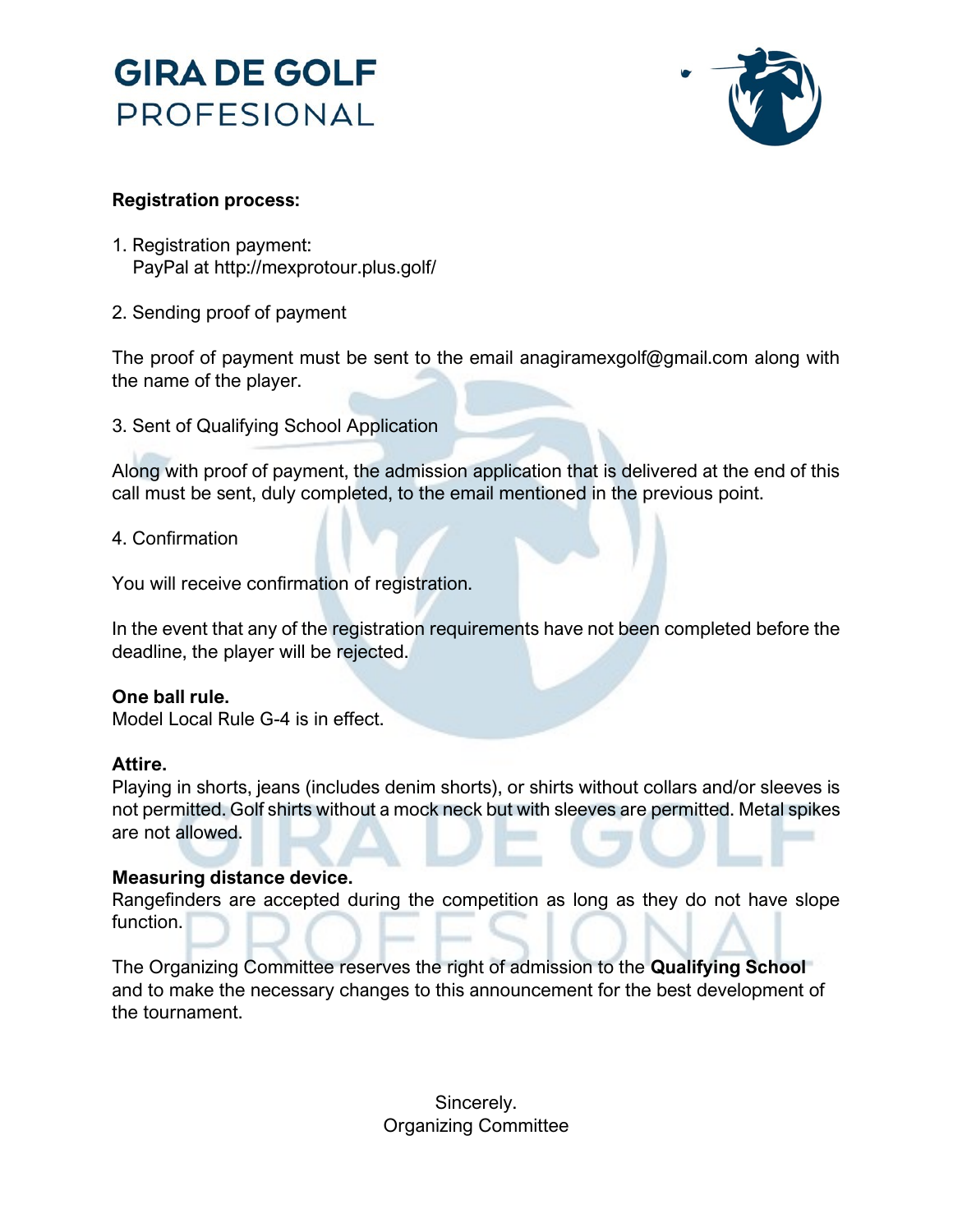



## Solicitud de ingreso Escuela de Calificación

| Nombre completo: _                                                            |
|-------------------------------------------------------------------------------|
| Dirección:                                                                    |
| Estado<br>Ciudad<br>País                                                      |
| e-mail:<br>Teléfono Celular: ______                                           |
| Fecha de Nacimiento: _<br>M<br>D<br>A                                         |
|                                                                               |
| Solicitante para el Clasificatorio:<br>Profesional                            |
| _ Amateur, Hándicap ____ (FMG o USGA).<br>Favor de indicar el método de pago: |
| Nombre y firma:                                                               |

Nota: Favor de imprimir esta solicitud, firmarla, escanearla y enviarla por correo